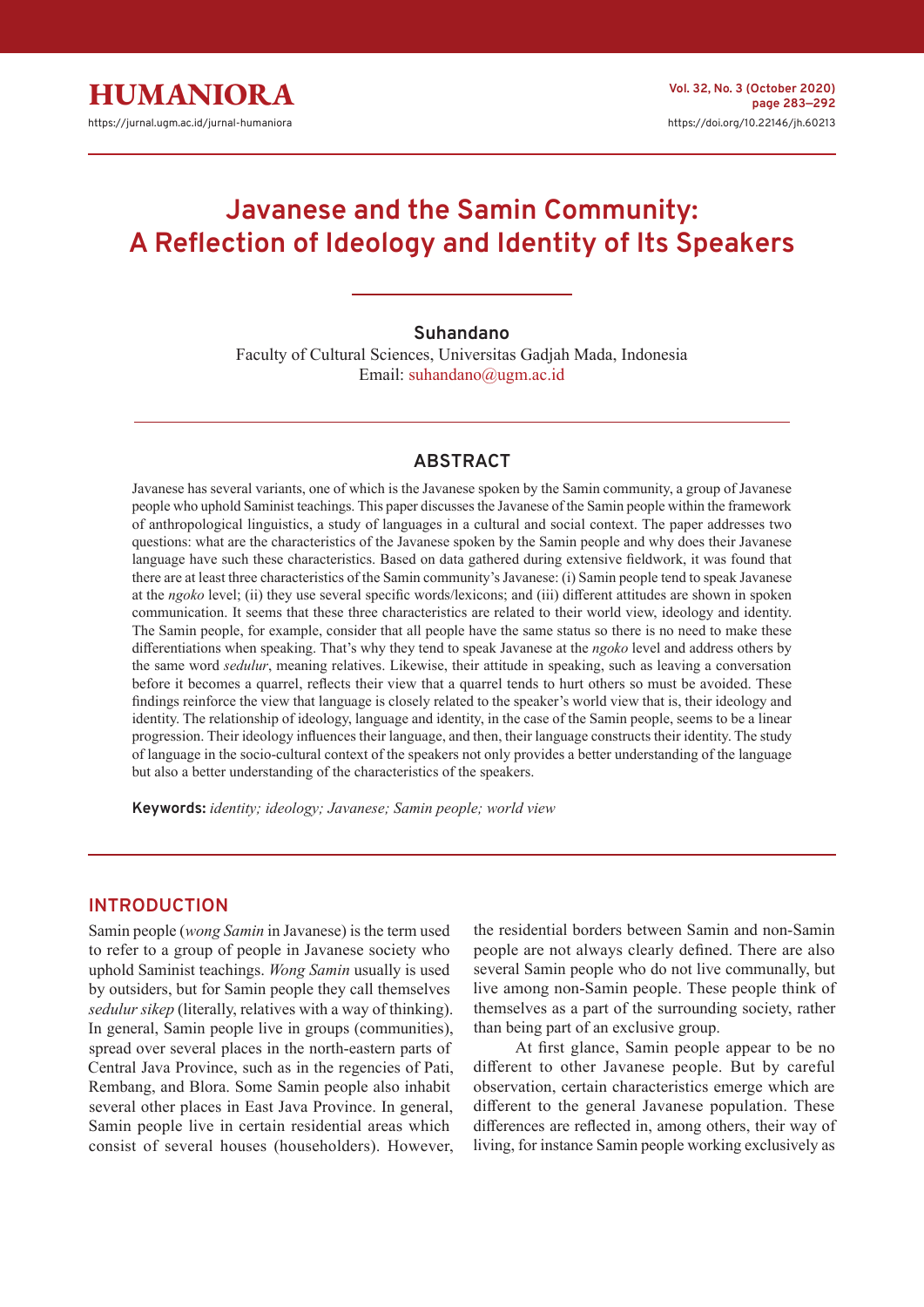farmers from dawn til dusk, rejecting other occupations. This preference manifests itself in their beliefs about the world and, as Stryker (1980) notes, then forms an identity. The manifestation of Samin beliefs is also found in their way of speaking. When asked one's age, people will generally answer by stating a number of years, such as twenty. Samin people, however, tend to answer such question by saying *umurku siji* 'my age is one'. This answer does not mean that they are literally one years old rather it is perception of life which is "*umur ya mung siji, dienggo sak lawase"* 'age is only one, and is used for an age'.

There are other anomalies in their language variety. Generally, there are speech levels used in Javanese society applicable to the rank or social class of the interlocuters; *ngoko* (low Javanese), *madya* (middle Javanese), *krama* (refined Javanese), and "respect vocabularies" (Poedjosoedarmo, 1968; and Errington, 1982). The differences among these levels, the rationales for choosing one or another, are conceived by users in terms of ideas about affectivity and social hierarchy. Wolff and Poedjosoedarmo (1982) state that *krama*, is considered to be depersonalized, flat-affect, and regulated by an ethic of proper order, peace, and calm. The lower, "coarser" levels called *ngoko*. Regardless of this common language, Samin people tend to use *ngoko* to address other speakers. For instance, in a proposing marriage, a Samin young man asks, in *ngoko* not *krama*, to his possible parents-in-law for their daughter's hand. These characteristics of the Samin people's language possibly leads to misunderstanding for outsiders and to consider them as strange. Outsiders have created the utterance "*dasar Samin!"* intended as criticism for characteristic Sarmin behaviours

This paper describes the variant of Javanese spoken by Samin people and discusses it in the framework of anthropological linguistics, a sub-field of linguistics which is concerned with the place of language in its wider cultural and social context (Foley, 2001). The paper focuses on the interwoven nature of language, ideology and the identity of its speakers. It addresses two questions: (i) what are the characteristics of the Javanese variant spoken by the Samin people, and (ii) what are the reasons for the use of this variant. The answers to these questions will provide an understanding of the reasons for the existance of language variants. The language phenomenon of the Samin people shows that the Javanese variant they speak reflects their world view, ideology and identity. The Javanese of Samin people is not a geographical variant of Javanese, it is an ideological variant of the language. In addition, this paper seeks to

dispel negative assumption about Samin people and promote understanding.

This paper seeks to discuss this language variant more comprehensively than existing studies which generally focus on a particular language aspects of the Samin people's Javanese. Suhandano (2015) for example, discusses the lexicon in this language variant. He found that specific words in the Javanese of Samin people reflects the world view of its speakers which is influenced by the ideology of Saminism. Meanwhile, Fatmawati (2017) discusses the uniqueness of the Javanese of Samin people from the aspect of the principles of cooperation in communication. In speaking, the Samin people violate these principles so that it causes misunderstanding to others.

As Dunmore (2019:17) states, over the past fifty years researchers have established that the interplay of language, culture and society is both complex and context-specific. Field (2012) who studied Kumeyaay language variation, a language spoken at the southern border of California in the United States and the northern border of Baja California in Mexico, argues that an understanding of the connection between language, group identity, historical differences in socio-political organization and access to environmental resources of its speakers are important variables to explain the nature of dialect variation across Kumeyaay communities in Alta and Baja California, which is largely lexical. The Arabic language is also considered unique in portraying language identity. In Yemen, which shares the same dialect, there is the anomaly of the Yemeny language variety of Jabal Razih which has different linguistics features. Watson, et al. (2006) examined that differences in linguistic features are influenced by ancient South Arabian language in the early centuries AD. This language was maintained by Yemeni speakers as a symbol of political and social identity. This diversity is questioned whether Yemeni is a new language or the same dialect influenced by an ancient language.

In linguistic studies language can be related to the ideology, identity and world view of its speakers. In what is known as the Sapir-Whorf hypothesis (Sampson, 1980) it is stated that language reflects the world view of its speakers. And, according to Wierzbicka (1992) language doesn't reflect the world directly, it reflects human conceptualization, human interpretation of the world. How people perceive the world is influenced by their ideology. The term 'ideology' usually refers to beliefs, myths and doctrines held by different social groups and the manner in which they are contested by those groups in society. There are many definitions of language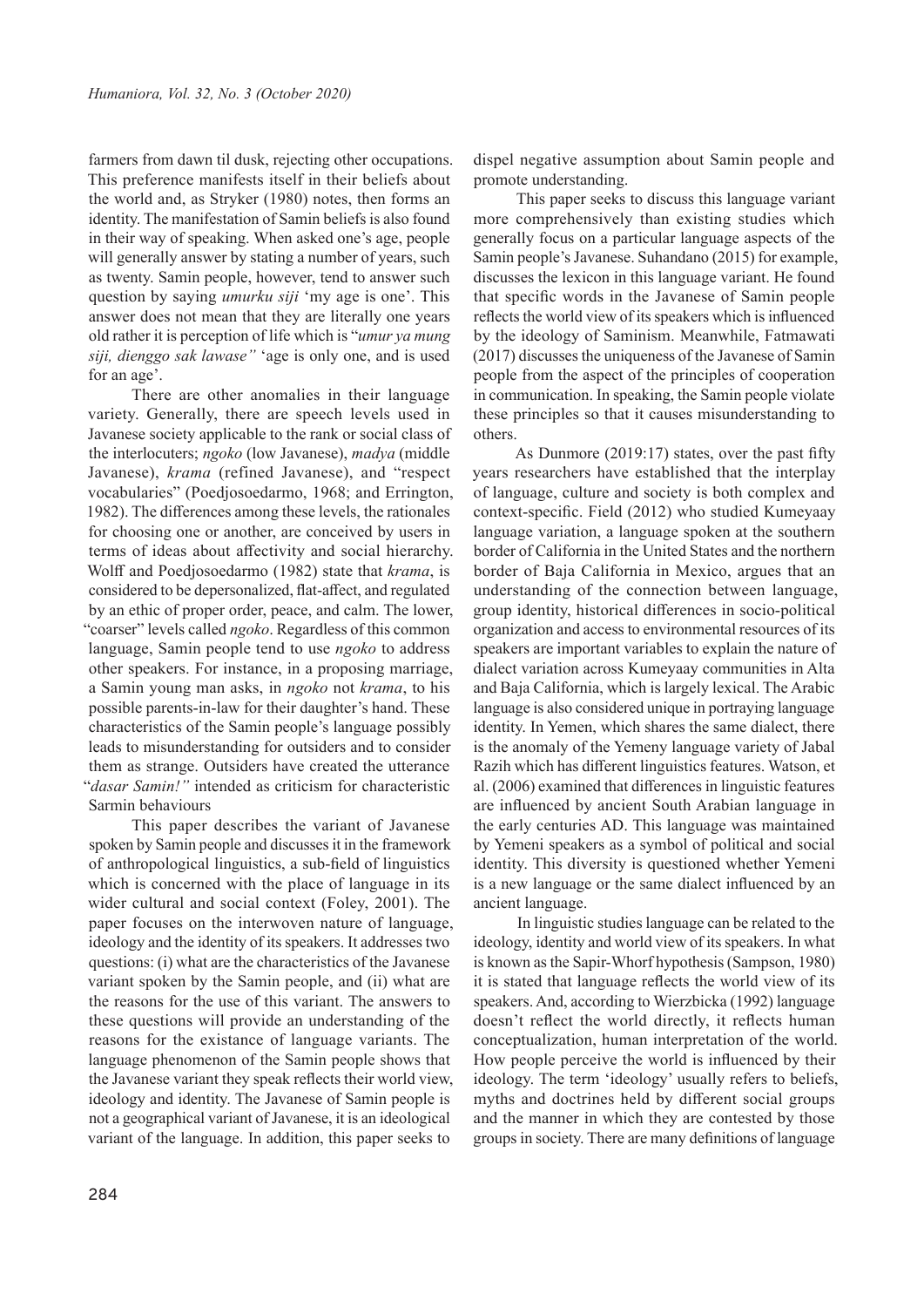ideology, from wide-ranging beliefs or feelings about languages to the more precise cultural systems of ideas about social and linguistic relationships, together with their loading of moral and political interests (Dunmore, 2019). Irvine (1998) points out that language ideology is the representation of the linkages between "language, social rank, respect and appropriate conduct".

The meaning of "language" in language and ideology talks has a wide range of meanings, not only referring to particular languages such as Javanese, Indonesian and English, but also referring to variants in the language. Of note is that language ideology and its variant happens in the same speech community. As defined by Chambers, Trudgill & Scheeling-Estes (2003: 267), a speech community cannot be simply defined as people who speak the same language, but rather communal linguistic variations which shares similar norms and complex values. To give an example, Irvine (1998) states that the language of Javanese is a reflection of the complexity and subtlety of a sociolinguistics system leading to Javanese society's social ideology. In the case of Javanese language, Irvine points out that language identity is not expressed individually but as a norm in which one does not express his/her feelings because Javanese language is addressee-focused. This condition is also replicated in the Javanese of the Samin people.

Identity can be broadly defined as a person's sense of belonging to, or alignment with, a specific social group, society or place where language is generally assumed to be one of the most salient markers of identity (Carlin, Eithne B. et al., 2015: 3). Dunmore (2019:19) states that the study of the relationship between language and identity is complex and continues to spark debate. He reiterates Joseph's (2004) statement that language and identity are ultimately inseparable, since language is central to the human condition. Chakraborty (2018) says that language expresses and constructs identities. And, as Lian (2020) says, language does more than merely refer to the external world and convey ideas from the mind. It is also indexical, as formal and stylistic variations in language use index social differences: settings, topics, positions, institutions and, ultimately, identities language users. The discussion in this paper is based on the view that language does not perceive self-identity but group identity (Hansen & Liu, 1997; Tagliamonte, S. A., 2006). Woolard and Schieffelin (1994) assert that language reflects political, social and moral worth in a society. So, different language ideology creates variation in language use which represents a group's identity.

This paper is a result of almost a year of fieldwork

in several Samin villages in Pati, Rembang and Blora districts. Data collection was carried out by observation and interviews in the three districts. Researchers, assisted by research assistants, recorded data from several speech events in the Samin community. The data records were then transcribed into data cards for further identification and analysis. Data identification includes identification of language codes, characteristics of linguistic units, participants in speech events, speech situations, and other information that are considered relevant. The analysis was carried out by interpreting the results of identification data, looking at the relationship among identification units, and interpreting them in relation to the sociocultural aspects of the Samin community. To gain more detailed information and to confirm and verify the results of the analysis, the researcher conducted interviews with a number of Samin figures.

## **FINDINGS AND DISCUSSION**

## **Speech Codes in Samin Community**

As mentioned previously, Samin people do not think of themselves as different to those in their surrounding areas. In daily life, they interact not only with Samin people, but also with people outside their group. Therefore, the speech codes they use are not significantly different from the ones used in the surrounding society. There are three types of speech codes among Samin people, that is, the Javanese *ngoko* and *krama* levels and Indonesian. The mastery of these three speech code types varies from one person to another. Some Samin people only master one type of speech code, some master two types, and some master all of them. It seems that the mastery of the number of speech codes is related to their age and life experience. Samin elders generally master only one type of speech code, the Javanese *ngoko* level, so do Samin children. Samin teenagers and adults however, master two or three types of speech codes.

An important Samin community figure said that Samin people used to speak only one type of speech code, *ngoko*. They used this code for both formal and informal speech situations. Samin people also speak *ngoko* when talking to respected figures, people with higher social status, older people, and strangers in contrast to other Javanese speakers who use *krama* in such speech situations.

The use of *ngoko* for all speech situations by Samin people had caused a perception of Samin people as being impolite. However, over time, communication between Samin people and outsiders has become more intensive. In fact, they too now feel uncomfortable when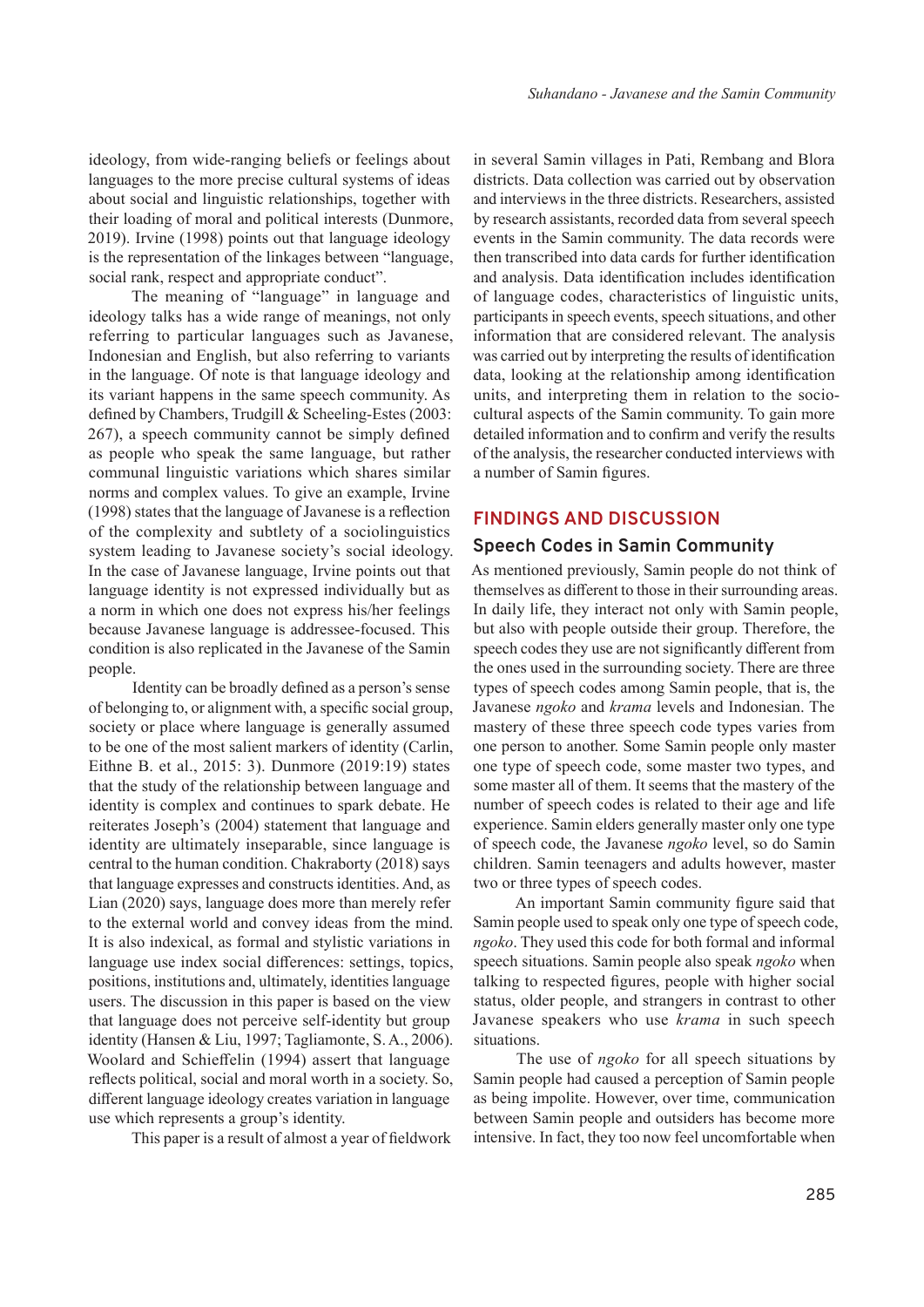communicating with outsiders in *ngoko* as it can cause this negative perception. They will adopt the speech code to conform with the norms of the general Javanese speaker using *krama* to show respect. Samin teenagers and adults now also master *krama* although its use is still limited, mainly for communicating with the outsiders. As Mardikantoro (2012a) states, there has been a shift in the language of the Samin community. Mardikantoro (2012b) reports that *krama* has also used in the family domain. This did not happen in the past and even now only occur in a few families. Based on this writer's field observations, in general, Samin people still not only use the *ngoko* level when talking to family members but also with guests in their home. As part of this research, I visited several houses and the Samin family members used the *ngoko* level with me.

Apart from the *ngoko* and *krama* speech codes, there is another in the Samin community, Indonesian, the main language in Indonesia. As a part of Indonesian society, the Samin community cannot avoid using this code. Those who master Indonesian are generally teenagers and adults. For adults, in general they have a passive command of Indonesian only. Some of them can understand for example radio and television broadcasts in Indonesian but they have difficulty when they try to recount this in Indonesian.

Most Samin children can also speak Indonesian. They learn Indonesian at school, and through watching television and listening to the radio. As Indonesian is the medium of instruction at school, it means Samin children will gain a mastery of this speech code. However, it should be noted that not all Samin children go to school. Even now there are several Samin parents who are not willing to send their children to school. They believe that educating the children is the parent's duty hence do not need to send their children to school unless they are unable to educate them. An informant explained this situation based on his definition of the word *school*. According to him, the word *school*, in Javanese *sekolah*, comes from the Javanese phrase *seseking polah* which means out-of-control behaviour. This means that parent will send their children to school when they are no longer able (*sesak*) to direct their children's behaviour (*polah*). If they are still able, they do not need to send their children to school. Even if Samin parents send their children to school, these children in general do not complete their schooling. When their children are able to read, write, and do arithmetic, the parents will take their children out of school. They believe this knowledge is sufficient to live their lives, as certificates are not needed to do not needed to work as a farmer.

The change in the Samin people's attitude to educating their children at school began in the last twenty years. In the past, they were not willing to send their children to school at all. Therefore, Samin people who are 30 years old or above generally did no schooling. For children and teenagers school is where they learn Indonesian, in contrast some Samin adults learn it from mass media such as television and radio, as well as from social intercourse. Social intercourse also becomes a way of learning Indonesian. However, not all Samin people are exposed to a wide range of social intercourse. Some of them rarely travel very far. One informant said that, during his 70 years of life, he had never been to the district capital which was only around thirty kilometers away from his home. Samin people generally prefer to spend their time to work in the rice fields which are located near their houses. However, there are also some Samin people who often visit distant places and have a wide range of social intercourse. For these people, mastering Indonesian is unavoidable since the language is the main language in Indonesia.

These types of speech codes in Samin society are not different to those found in Javanese society: *ngoko*, *krama* level and Indonesian. The uses of these three codes, however, are different. In traditional ceremonies, such as a wedding ceremony, *krama* is commonly in general Javanese society, while *ngoko* variety is used in Samin society. When talking in public, in Javanese society either *krama* or Indonesian is used, while in the Samin community there is a tendency to use *ngoko*.

The differences in the use of the speech codes in the Samin community compared to Javanese society are caused by some underlying factors. For Samin people, *ngoko* is considered to be appropriate to meet their communication needs. Therefore, they use this code in almost all aspects of life and in almost all speech situations. The use of *ngoko* variety can reflect their ideology based on internalized Saminist teachings. From the perspective of Samin ideology, all people are equal and must be respected. They believe that *sak elek-eleke manungsa mesthi ana apike, lan sak apik-apike manungsa mesthi ana eleke* (no matter how bad a person is, he must have a good side and no matter how good a person is, he must also have a bad side). Generally, Samin people consider other people as good, and do not have a prejudice against them. They also consider them as brothers, as reflected in the lexicon *sedulur* 'relatives' used to address other people*.* Javanese people in general, use it to refer to people with whom they have kinship ties although there is also a tendency to use it as the Samin community does. This is particularly evident when Javanese interact in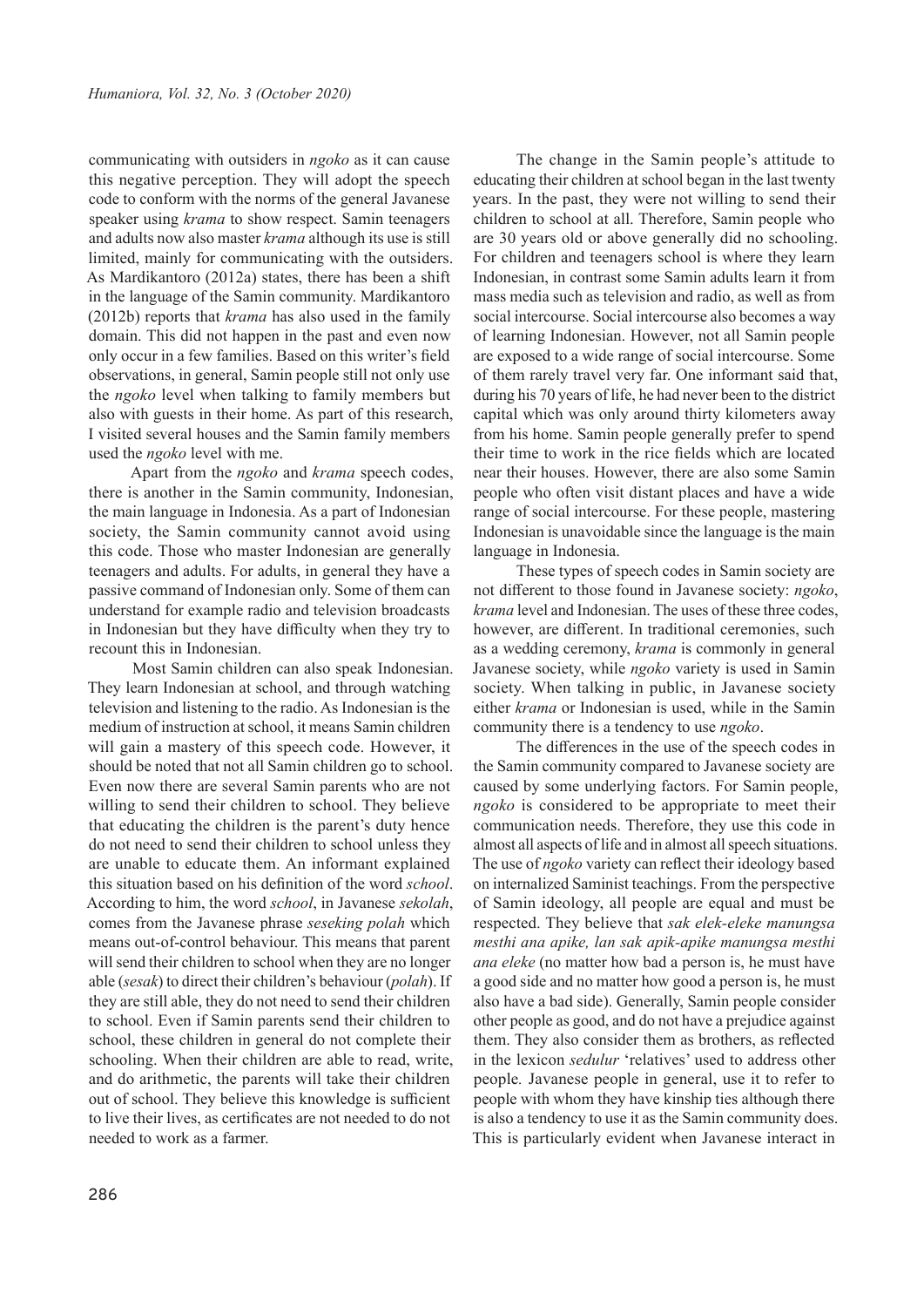writing on social media. As a consequence of Saminist beliefs that all people are basically good and all people must be respected, Samin people believe there is no need to differentiate speech codes, hence speaking in *ngoko*  is appropriate.

Samin people regard *ngoko* above the other types of speech codes. In fact, for some of Samin people, there is an attitude of only using this variety of Javanese. When talking to non-Samin Javanese, for instance, some of them keep using *ngoko* even if their interlocutors speak *krama*. There is an unwillingness to change their speech code to suit their interlocutors and remain unworried if other people consider them impolite. An informant also shared a story that at a meeting, a member of the Samin community was asked to speak in front of the public which included non-Samin people. The speakers in that meeting were important figures in the society and they all spoke in *krama*. However, when a member of the Samin community took his turn to speak, he confidently spoke in *ngoko*.

The research shows that there is a strongly held attitude in Samin people in regarding *ngoko* as being above other speech codes. This seems to be related to their wish to speak the way their ancestors did, or as mentioned previously, a consequence of the Saminist teaching which has been passed down. However, not all members of Samin society act that way in always using *ngoko*. There are some members who are willing to adjust their speech codes to suit their interlocutors. When their interlocutors speak *krama*, some of the informants of this research responded in *krama* while others in *ngoko*. This might be related to their relative obedience in upholding the Saminist teaching. Conservative Samin people tend to have a more deeply held attitude in using *ngoko*, while moderate ones less so.

Samin people's attitude to *krama* is similar to that Indonesian however, they are even less inclined to use Indonesian. An informant stated the Samin belief that *wong Jawa ki omonge ya nganggo basa Jawa* (Javanese should speak Javanese). Such statement shows that Javanese is regarded as the first language for Samin people so that they will not choose to use Indonesian, unless the situation is unavoidable. When the interlocutor speaks Indonesian, they usually will not respond in Indonesian, but in Javanese. Nevertheless, there are a few Samins who are willing to respond in Indonesian; this usually happens to Samin teenagers. In this study, for example, the researcher once sent a message in writing in Indonesian via a mobile phone to several Samin people. When messages are sent to teenagers, they generally respond in Indonesian. However, when messages are

sent to adults, they do not respond in writing but instead they call a speak in in *ngoko*. The data gather shows a generational difference between Samin teenagers and adults towards using Indonesian.

Unlike Javanese society in general, Samin people do not consider Indonesian as an important part of their communication and are unwilling to use this language. Even for Samin people who are fluent in Indonesian, they will not always respond to their interlocutors in Indonesian. When they know that their interlocutors can speak Javanese, they prefer to respond in Javanese. In addition, even when they know that the interlocutors do not speak Javanese, they still prefer to speak Javanese as long as there is someone who can translate what they say into the interlocutors' language. One such case was an informal speech situation which involved Samin and non-Samin people. One of the non-Samin people, who did not speak Javanese, used Indonesian. However, his interlocuter, a member of the Samin community only used Javanese in response so that his utterances had to be translated into Indonesian by the other interlocutors.

The *ngoko* level is the dominant speech code in the Samin community. This seems to be related to their view that all people have the same position so there is no need for status to be distinguished when speaking. Using Javanese speech codes at the *ngoko* level does not mean that they do not respect others, nor being impolite. The using of Javanese speech codes is related to their ideology that Javanese people should speak Javanese. It is the language of Javanese that distinguishes Javanese from others. This perspective and ideology applies to all Samin people, despite being dispersed over several areas, remaining a part of their identity.

#### **Specific Lexicons**

Samin people are different from other Javanese people in speaking not only in the speech codes used but also in some lexicons used. Even though most of the lexicons they use are the same as the ones found in common Javanese, a number of lexicons are found to be different or to have different meanings. Words such as *pondhokan, rukunan, salin sandhangan, sedulur,* and *turun* are examples of typical words of the Samin people. These words are used in Samin communities in different regions, which are geographically far apart so that they cannot be considered as diffeences in geographical dialects. If these words were to be a geographical dialect of Javanese, the meanings of these words would be the same for the people who live around the Samin people and the Samin people meaning. The research however, shows this is not the case. Samin people's special words reflect the world view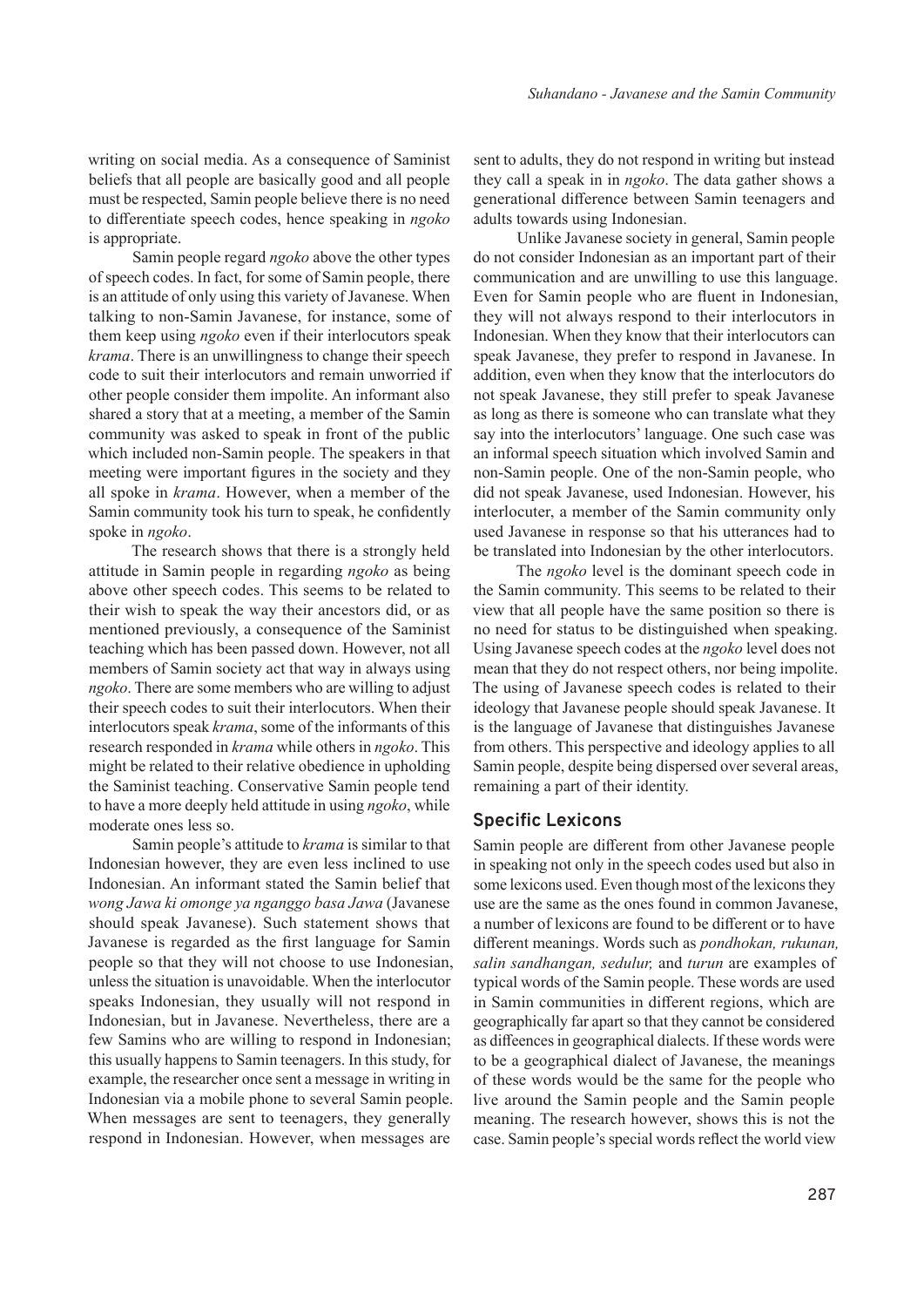of the speakers (Suhandano, 2015). For example, while Javanese speakers generally use the word *omah* to mean house, the Samin people use the word *pondhokan*. The word *pondhokan* is a polymorphemic word, it consists of a stem *pondhok* which means temporary residence and the suffix *-an*. In the view of the Samin people, life in the world will not be forever, humans will only stay for a while or *mondhok*, after that life will change. That is why they use the word *pondhokan* . This word can remind them that they live in this world only *mondhok*, or the stay is temporary whereas the word *omah*, as commonly used by Javanese speakers, does not contain this meaning. The Samin people use the word *rukunan* for husband or wife, while other Javanese speakers use the word *bojo*. Like the word *pondhokan*, the word *rukunan* is also a polymorphic word, consisting of the stem *rukun* which means harmony and a suffix -*an*. According to Samin people, a husband and wife agree to live in harmony. A husband or wife is called *rukunan*. This word also reminds us that a husband and a wife must live in harmony. The word *bojo*, as commonly used by Javanese speakers, does not contain this meaning. For Samin people, words function not only to name something (as a label) but also to give information related to how something is viewed or thought of. In other words, lexicons become a way of viewing, thinking, and understanding something.

The use of the words *turun* 'descendant' and *anak* 'child' illustrates how the Samin community perceive their children. In the Samin community, a mother could say, "*Bocah lanang kae anakku*" which means 'That boy is my child'. However, if the sentence is spoken by a father, the sentence will be "*Bocah lanang kae turunku*". There are different words used by a mothers and father in referring to their child. A mother uses the word *anak*  for her child, while a father uses the word *turun*. Why is there such a difference? A prominent figure in the Samin community said that a mother refers to her child as *anak* because it is the mother who gives birth or *manak*. (The word *manak* is a verb, formed from prefik *N-* and stem *anak*). Fathers cannot call their children by the word anak because they do not give birth or *manak*, rather to make a descendant or *nurunke*. That is why fathers do not call their children by the word *anak*, but call them by the word *turun*. This accords with their philosophy that in speaking one should be honest, what is said should match the facts. Saminism teaches people to always tell the truth, not to lie, or speak according to the facts. In *Angger-Angger Pangucap* (Guidelines for Speaking) of the Samin people there is an expression *putih putih, abang abang*, which means that if it is white, say white and if it is red, say red (Mardikantoro, 2012a).

Another example which shows how the use of words for Samin people must portray the real situations or show honesty is in the use of the verb *weneh* 'to give'*.*  When having a conversation with an informant about how knowledge is transferred to other people, the writer asked him *Piye carane ilmu iku diwehke marang wong liya* 'How is knowledge given to other people'. The informant revised my question by saying that *Ilmu iku ora diwehke* 'knowledge is not given'. When I asked further, why knowledge is not given, he explained that if knowledge is given, the one who gives the knowledge will lose his knowledge or the knowledge will decrease since it has been given to other people. Meanwhile, the fact is not so: the knowledge will not decrease even if it has been transferred to other people. According to this informant, the appropriate statement is *Ilmu iku dikandhake marang wong liya* 'knowledge is told to other people', not *diwehke marang wong liya* 'given to other people'.

The word *nganggo* 'to use' also contains an explanation. Samin people have their own concept of ownership. For Samin people, ownership of goods does not necessarily belong to an individual, but rather is held in communal ownership. For instance, Samins never think that they own water because water is a commodity which belongs to the community. Where Javanese requests water *njaluk* it implies a concept of individual ownership. A Samin person uses the lexicon *nganggo* 'to use' which is deemed more appropriate. Javanese in general are used to saying *Aku arep njaluk banyumu* 'I want to ask for your water' in seeking permission to use water that is in someone else's place, but the Samin people will not say that. Instead, they will say *Aku arep nganggo banyune*  'I want to use the water'. In the two sentences there are a number of differences. In addition to the different verbs used in the two sentences, *njaluk* 'to ask for' as opposed to *nganggo* 'to use', there are also differences in the forms of the nouns, a possessive noun *banyumu* 'your water' and a definite noun *banyune* 'the water'.

Because the word should reflect reality, Samin people also tend to interpret a concept based on the word that marks it, including words from foreign languages. How they interpret the word *sholat* provides a good illustration of this statement. As we know the word *sholat*  in Javanese comes from Arabic. This word refers to the type of worship in Islam in the form of a series of ritual bowing and standing movements accompanied by ritual words of prayer five times a day. However, Samin people interpret this type of worship as an order to always speak honestly and properly. They arrive at that interpretation because the word *sholat* according to them is derived from the Javanese phrase *solahing ilat* 'movements of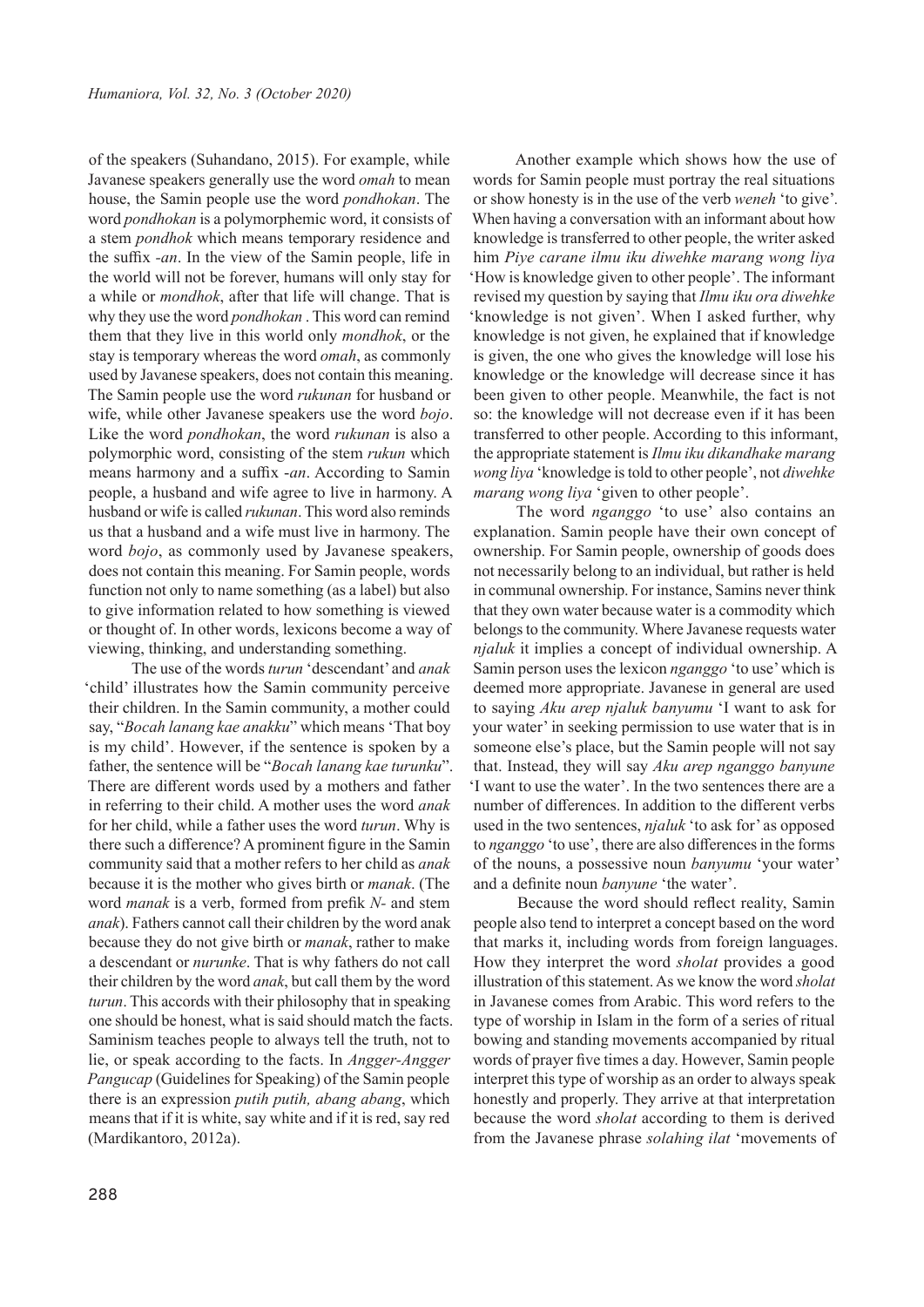the tongue'; people should be careful in speaking, do not let what is said be untrue and hurt others. In other words, one should be careful in *solahing ilat*. This interpretation accords with the teachings of Saminism.

There are still many other specific words in the Samin people's Javanese. What can be concluded from these special words is that for the Samin people a word is not just a label of one thing to distinguish it from another thing, but more than that, a word should reflect actual reality.

#### **Attitudes to Speaking**

In addition to the use of speech codes and specific words, compared to Javanese speakers in general, the Samin people also show differences related to their attitudes when engaged in speaking. These differences can sometimes cause misunderstandings, especially for outsiders who do not understand these behaviours and would view the Samin people as impolite. For example, when involved in a conversation, the Samin people may abruptly leave the conversation without saying anything. When asked by people they don't know or by strangers, Samin people sometimes do not want to answer questions and even leave the questioners. In answering questions, Samin people may sometimes give answers that are not expected by the questioner. When someone asks, *Umurmu pira?* 'how old are you?', for instance, they answer, *Siji*  'One', this does not mean that they are one year old. When asked about an opinion of others, sometimes the Samin people are unwilling to answer and suggest the questioner to ask directly the person in question.

Why do Samin people show such behavours in speaking? The behaviour stems from certain views or ideologies shown in certain interactions. When Samin people suddenly leave a conversation without saying anything, it occurs when the conversation reaches a point which is not good for the interlocutors. When conversations might lead to a quarrel among the interlocutors, for example, Samin people usually withdraw themselves from the conversation. They believe that when a quarrel happens, the interlocutors will tend to offend each other and such a situation must be avoided. In order to avoid this, it is better for them to withdraw from the conversation. Samin people also believe that ones should never hurt or offend the other with their words so that everyone must be careful when speaking. As discussed above, one should be able to maintain *sholat* which stands for *solahing ilat* (tongue movement). Samin people will actually not leave any conversation if the conversation runs the way it is supposed to go. They will leave it when they think think that there have been

utterances which can offend other interlocutors.

The Samin people also hold to a principle that when responding to another person's question, they should provide correct information. If they do have the information requested, they should not speculate about it. For the Samin people, leaving the questioner is considered a better alternative than giving wrong information. That is why, when asked by people who they do not know well, they sometimes leave the questioner. In the past Samin people also had limited interaction with people in their group or those around them and were less accustomed to interacting. Some of them tended to avoid meeting people they did not know. However, nowadays the Samin people are more open than in the past, a consequence of greater social intercourse, so an attitude of avoiding strangers is very rare.

Another different speaking behaviour of the Samin people is shown when they answer certain questions. As mentioned earlier, when someone asks about their age, they tend to answer *siji* 'one'. In this case, there is a difference in understanding about the concept of age between the Samin people and other people in general. The Samin people think that age is only one  $-$  the entire life span. They say that *umur iku siji dinggo saklawase* 'age is one and will be used forever'. They believe that when passing away it does not end the life. Instead, passing away is only *salin sandhangan* 'to change clothes' so that age cannot be counted in time units of years, months, and days. Another example of an unexpected answer is when they are asked, *pira sapimu?* 'how many cows do you have?'. The Samin people will answer the question by saying one or two, even though the number of cows they have is more than one or two. Such answers are given because they interpret such questions based on gender. For Samin people, there are only two kinds of cows, male and female cows, so that no matter how many cows they have, they must consist of only two types of cows, male and female. Another unexpected answer was also given by the Samin people when they are asked, *Apa gaweanmu?* 'What is your occupation?'. Samin adult men will say *rabi* meaning to wed and women will say *laki* which means having sexual intercourse. The word *gawean* which for Javanese speakers in general means occupation is defined differently by the Samin people.

An unexpected response was also shown by the Samin people when they were asked to protect rice plants in the rice fields from any possible bird threats. The sentence used was *Tunggokna pariku!* 'Stay with my rice plants!'. In response to this direction, the Samin people will only stay at the rice fields, but will not prevent any birds from eating the rice. Samin people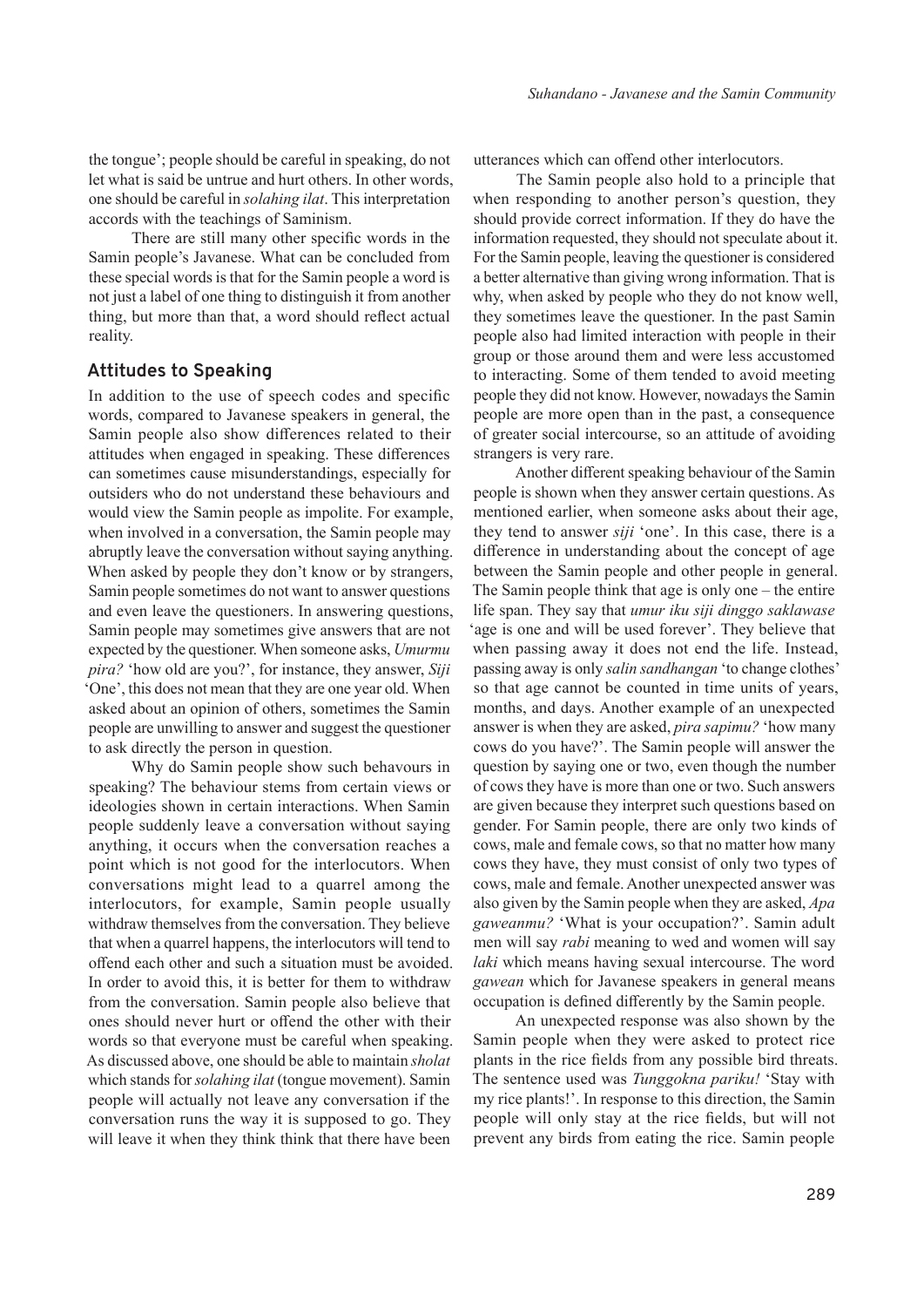think that they are being told to stay with the rice plants, but not to prevent the birds from eating the rice. Such responses occur because they understand the command based on the literal meaning of the utterance. It seems that such understanding has to do with their ideology about speaking truthfully but for outsiders can lead to misunderstandings.

The following story provides another example of how typical Samin attitudes are shown in speaking. An informant said that one time he visited a house of the Samin people and brought gifts. He placed the gifts in the house. After several days he visited the house again and saw that the gifts he had brought were untouched, and still in the same place. The person asked the Samin host why the gifts were still in the same place. The Samin man answered that the gifts did not belong to him. The guest said that he had brought the gifts for him and had left them in the house for him. The Samin host said that he did not know that the gifts were for him because his guest did not say so. The story shows that speech in Samin community is part of an action. Certain actions such as giving are not enough but must be accompanied by speech. They say that *wong Jawa ki jawabe* which means for Javanese people it is important to say something, not just to do something when interacting with others.

Samin's attitudes shown in speaking, which is sometimes considered strange by others, does not happen accidently, but there are things behind it. It is their ideology that makes them behave in that ways. They view that a quarrel is not good and should be avoided so they withdraw from the conversation when it leads to that situation. Samin people always want to give correct information when asked about something. They don't want to guess about something they don't know; they don't want to lie. Therefore, they will prefer to avoid questions from people they do not know. Samin people also have a different understanding about a number of things. So when asked certain questions, they could give unexpected answers from the point of view of the questioner.

# **The Relationship of Ideology, Language, and Identity in the Samin Community**

Ideology affects how people view the world and has an influence on their language. People although speaking the same language will produce different variants of the language if they have different ideologies. That is what can be seen in the Javanese speaking community who follow the Saminist ideology. As speakers of Javanese, their Javanese is still understood by other Javanese

speakers, but their language shows a peculiarity that distinguishes it from Javanese in general. The teachings of Saminism are a reference for their followers in their conducts, including in speaking.

Saminsme teaches how people should conduct themselves. There are at least three teachings that greatly influence their language behaviour namely,: (a) all people have the same status, (b) people must speak in accordance with reality and be honest, and (c) do not offend others so that quarrels can be avoided (*aja tukar padu*). The three characteristics of their language, compared to Javanese in general, are related to these three teachings of Saminism. They tend to speak Javanese at the *ngoko* level because Saminism teaches that everyone has the same status so there is no need to differentiate status in speech. They use special vocabulary because the existing vocabulary does not reflect the actual situation or does not reflect honesty. They show certain speaking behaviours, for example leaving conversations that could lead to a quarrel, because Saminism teaches people not to offend others and avoid ensuing arguments. Saminism teaches that people must be "*bener pangucape, becik tumindakke*" which means to speak the truth and behave properly. A teaching which has influenced their language.

In the case of the Samin people, ideology has affected their language and not the other way around. Saminism was propagated by Samin Surosentika in the late nineteenth and early twentieth centuries (Benda and Lance Castles, 1969). Before Samin's teachings gained ground, their language was likely no different to the language of the people around them although there have been no reports of this. It seems that the followers of Samin have gradually developed a variant of Javanese that is suitable as an expression of their ideology so that the Javanese variant of the Samin people was formed. As Brustad (2017) said, language does not offer usage, but rather is constantly being constructed and reconstructed by its users. The Javanese variant of the Samin people is formed through a process in line with the process of internalizing the Samin teachings in its followers. This variant of Javanese, therefore, is dynamic, subject to change from time to time. Its prominent language characteristics then would get stronger if the followers of Samin are more rigorous in applying Saminist ideology. On the other hand, if the followers of Saminism pay less attention to the teachings of Saminism, it is possible that the Javanese they speak will more resemble the Javanese of the people around them. In addition, it should be noted that the realization of the teachings of Saminism in the conduct of each of its followers is not always the same so that the variant of Javanese they speak is also not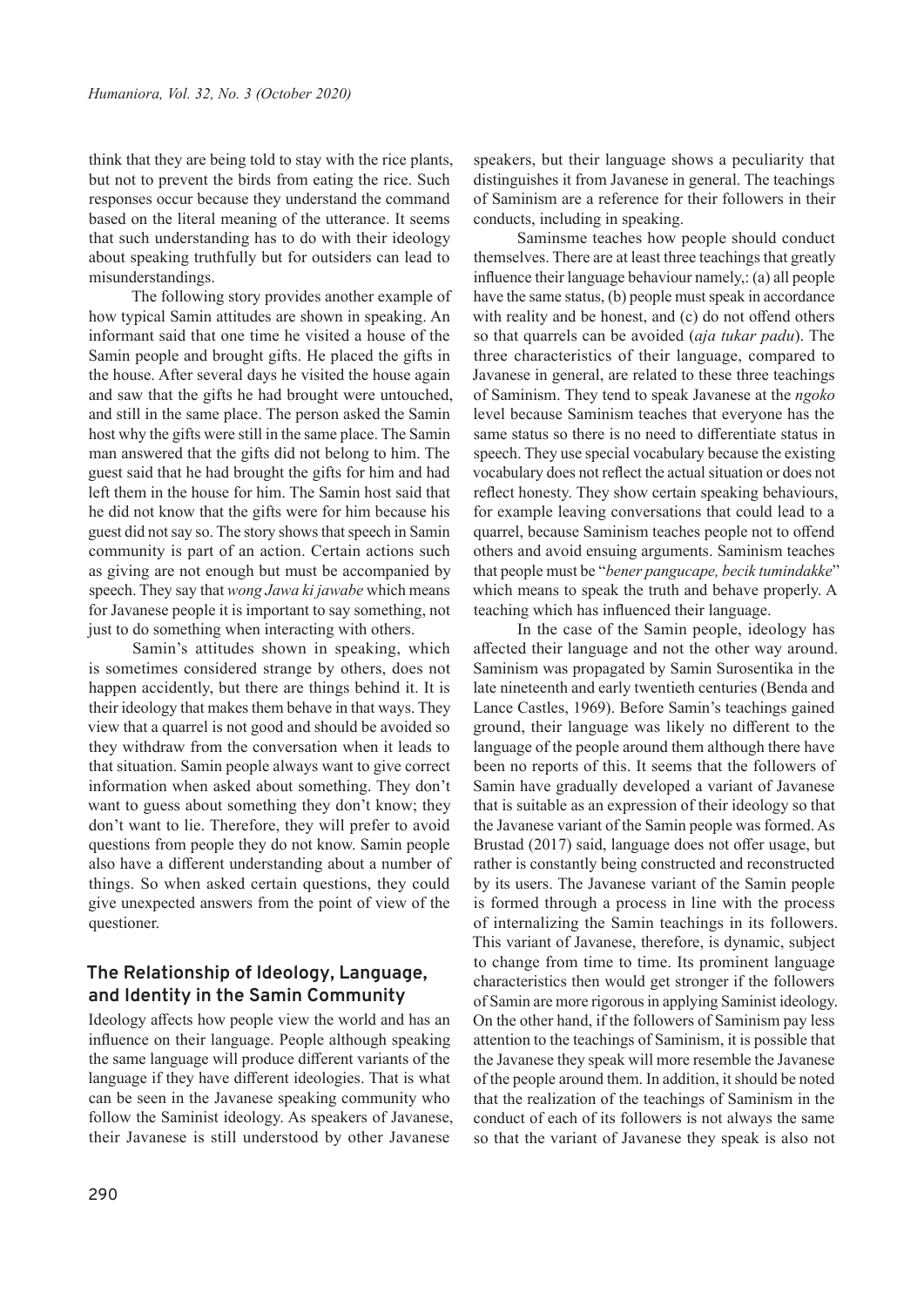completely uniform even though it still shows the same characteristics.

Samin people, who live in geographically dispersed places, still speak the same Javanese variant which is different from the Javanese of the people around them. Their Javanese variant has unified them in one speech community and gives them a group identity marker. This marker distinguishes the Samin from non-Samin people. The Javanese variant they speak reflects and constructs their identity.

Kabir (2013) said that identity is a process that is fluid and is shaped according to circumstances and opportunities. This statement also applies to the Samin people in relation to the Javanese variant that they speak as a marker of their identity. When speaking to outsiders, the Samin people generally speak their variant of Javanese. They do not feel the need to adapt to the language of their interlocutor and their identity can be recognized. On certain occasions, however, some Samin people adjust their language so that their speech no longer reflects their identity. Indeed, such an attitude does not necessarily mean that they are hiding their identity, but it could just be an attempt to make the conversation comfortable.

The relationship betweem ideology, language and identity in the case of the Samin people is linear or one way. Their ideology influences their language, and then, their language constructs their identity. If ideology is seen as a part of thought and identity is seen as a part of culture, what has happened in the Samin community is not in line with the findings of most researchers regarding the relationship between language, thought and culture. As Ahearn (2012:70) said, language, thought, and culture are all viewed as influencing one another in a flexible, mutually constitutive way. It seems that the inconsistency of relationships between language, thought, and culture in the Samin community with the general tendency is because the term language in this context refers to a variant of a language, not language in a general sense. Thus, language, thought and culture are mutually influencing remains an strong thesis. However, when the term language is used in a narrower sense, referring to language variants, the relationship between language, thought and culture might change from the general tendency, and be more deterministic.

#### **CONCLUSION**

As a part of Javanese society, the Samin people speak Javanese. In speaking they (i) tend to speak in Javanese at the *ngoko* level, (ii) use a special vocabulary, and (iii) show a different speaking attitude from Javanese speakers in general. These three characteristics of their language are influenced by the Saminism ideology they follow. Therefore, to understand the Javanese of the Samin people, an understanding of the Saminism ideology is needed. The misunderstanding of outsiders towards the Javanese of the Samin people is most likely due to people's lack of understanding of the ideology internalized by the speakers.

Theoretically, this study finds that the relationship between language, ideology and identity tends to be one-way. Ideology influences language, then language constructs and marks the identity of its speakers. It should be noted however, that what is meant by language in this context is a variant of a language, not language in the general sense. This finding needs to be confirmed by studies of ideological variants in other languages. Because, to date it is understood that at a more general level the relationship of language, thought and culture is mutually influencing. In addition, it should also be noted that the relationship of language, ideology and identity is complex and may vary from one case to another.

# **ACKNOWLEDGEMENT**

This article's research was funded by the Faculty of Cultural Sciences, Universitas Gadjah Mada in 2013.

## **REFERENCES**

- Ahearn, L. M. (2012). *Living Language: An Introduction to Linguistic Anthropology*. West Sussex: Wiley-Blackwell.
- Benda, Harry J. and Lance Castles (1969). The Samin Movement. *Bijdragen tot de Taal-, Land- en Volkenkunde, 125*, 207‒240.
- Brustad, Kristen (2017). Diglossia as Ideology. In Jacob Høigilt and Gunvor Mejdell (ed.), *The Politics of Written Language in the Arab World: Writing Change*. Leiden: Brill.
- Chakraborty, Roshni (2018). Language and Identity in South Asia. *Harvard International Review, 39*(3), 14‒17.
- Chambers, J. K., Trudgill, P, & Schilling-Estes, N. (Eds.) (2003). *The Handbook of Language Variation and Change*. Massachusetts: Blackwell Publishing.
- Carlin, Eithne B., Isabelle Léglise, Bettina Migge and Paul B. Tjon Sie Fat (2015). Looking at Language, Identity, and Mobility in Suriname. In Carlin, Eithne B. et al. (Ed.), *In and Out of Suriname: Language, Mobility and Identity*. Leiden: Brill.
- Dunmore, Stuart S. (2019). *Language Revitalisation in Gaelic Scotland: Linguistic Practice and Ideology*.